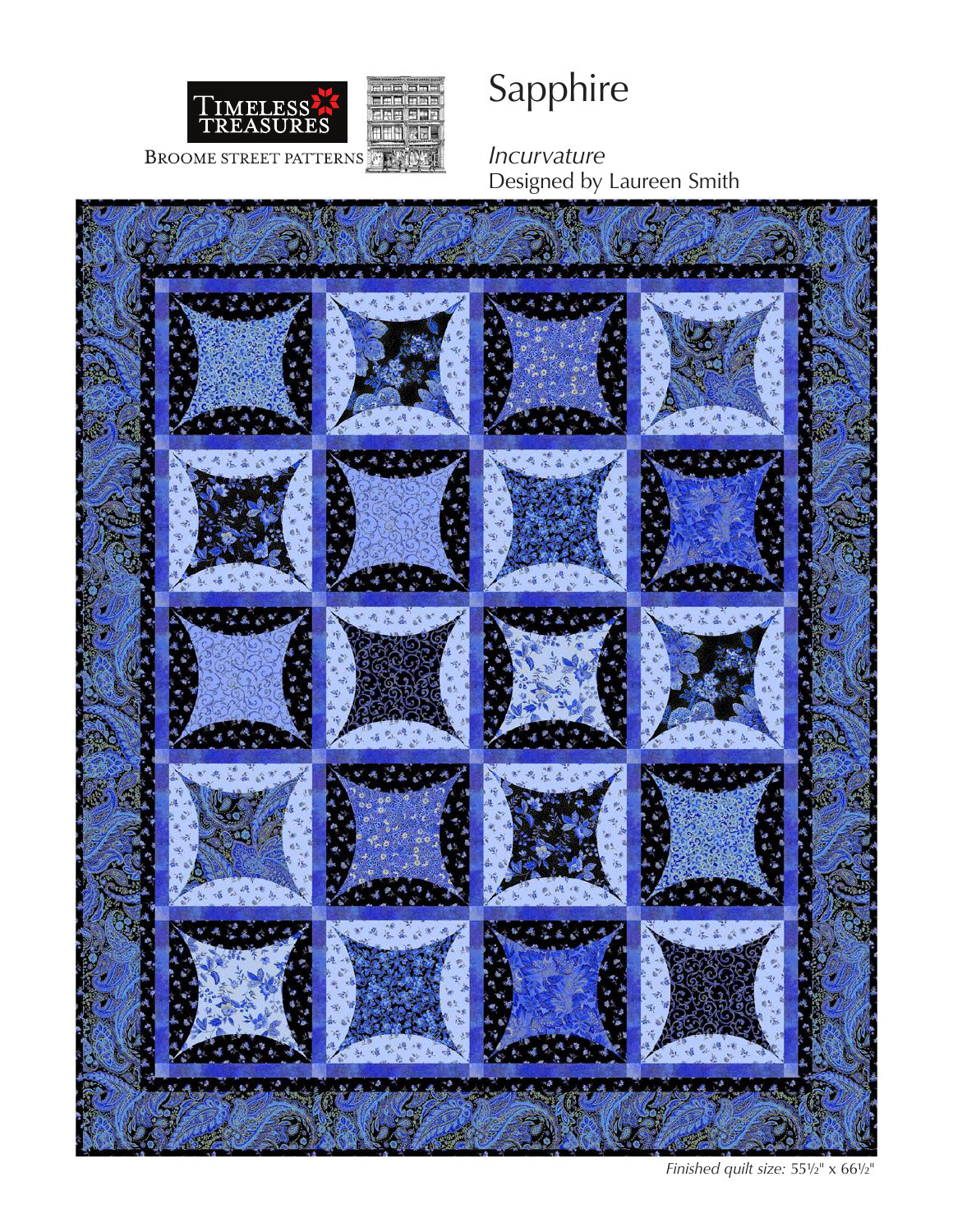#### **Fabric Requirements**

13/4 yards Fleur-CM1005 Black (includes 5/8 yard for binding) 1 yard Fleur-CM1005 Blue 3/8 yard *each*: Fleur-CM1003 Blue Fleur-CM1001 Black Fleur-CM1010 Blue Fleur-CM1003 Black Fleur-CM1009 Blue Fleur-CM1004 Black Fleur-CM1006 Blue Fleur-CM1008 Blue Fleur-CM1009 Black 11/8 yard Fleur-CM1002 Black 1/4 yard Shimmer Cornflower 2/3 yard Shimmer Blue 35/8 yards backing fabric of your choice

#### *Other supplies*

Lightweight fusible web, enough to cut twenty  $10^{1/2}$ " squares  $64^{\circ} \times 75^{\circ}$  batting

# **Preparation**

Trace twenty Template A onto fusible web. Rough-cut around the shapes. When cutting Template A from the fabrics listed below, follow the manufacturer's instructions to fuse the template shapes to the wrong side of the designated fabrics. Then cut out the shape on the drawn lines.

# **Cutting**

#### *From Fleur-CM1005 Black:*

- Cut three  $10^{1/2^{n}} \times$  width-of-fabric (WOF strips). Sub-cut ten 10<sup>1</sup>/<sub>2</sub>" background squares.
- Cut six  $1^{1/2^{n}} \times WOF$  strips. Sew the strips together end to end and sub-cut two  $1^{1/2}$ "  $\times$  47 $^{1/2}$ " strips and two  $1^{1/2^{n}} \times 56^{1/2^{n}}$  strips for the inner border.
- Cut seven  $2^{1/2}$ "  $\times$  WOF strips for binding.

#### *From Fleur-CM1005 Blue:*

• Cut three 10<sup>1</sup>/2" WOF strips. Sub-cut ten 101/2" background squares.



Imagination... Passion... Creativity

*From* each *Fleur-CM1001 Black, Fleur-CM1010 Blue, Fleur-CM1003 Blue, Fleur-CM1003 Black, Fleur-CM1009 Blue, Fleur-CM1004 Black, Fleur-CM1008 Blue, Fleur-CM1006 Blue and Fleur-CM1009 Black:*

• Cut two Template A.

#### *From Fleur-CM1002 Black:*

- Cut six  $4^{1}/2^{n}$  × WOF strips. Sew the strips together end to end. Sub-cut two  $4^{1}/2^{n} \times 55^{1}/2^{n}$  strips and two  $4^{1/2}$ "  $\times$  58<sup>1</sup>/2" strips for the outer border.
- Cut two Template A.

#### *From Shimmer Cornflower:*

• Cut two  $1^{1}/2'' \times WOF$  strip. Sub-cut thirty  $1<sup>1</sup>/2<sup>II</sup>$  squares for cornerstones.

#### *From Shimmer Blue:*

• Cut two  $10^{1/2}$ "  $\times$  WOF strips. Sub-cut forty-nine  $1^{1/2^{n}} \times 10^{1/2^{n}}$  strips for sashing.

## **Block Construction**

*All seam allowances are 1/4" and pieces are sewn right sides together.*

1. Following the chart below, center and fuse a piece A to the listed background square. Stitch the edges of piece A with a blanket or other decorative stitch. Make the following quantity of blocks:

| <b>Background</b> | <b>Fused Fabric</b> | Quantity      |
|-------------------|---------------------|---------------|
| CM1005 Black      | CM1003 Blue         | $\mathcal{P}$ |
|                   | CM1006 Blue         | $\mathcal{P}$ |
|                   | CM1008 Blue         | $\mathcal{P}$ |
|                   | CM1009 Blue         | $\mathcal{P}$ |
|                   | CM1010 Blue         | $\mathcal{P}$ |
| CM1005 Blue       | CM1001 Black        | 2             |
|                   | CM1002 Black        | $\mathcal{P}$ |
|                   | CM1003 Black        | $\mathcal{P}$ |
|                   | CM1004 Black        | $\mathcal{P}$ |
|                   | CM1009 Black        | $\mathcal{P}$ |